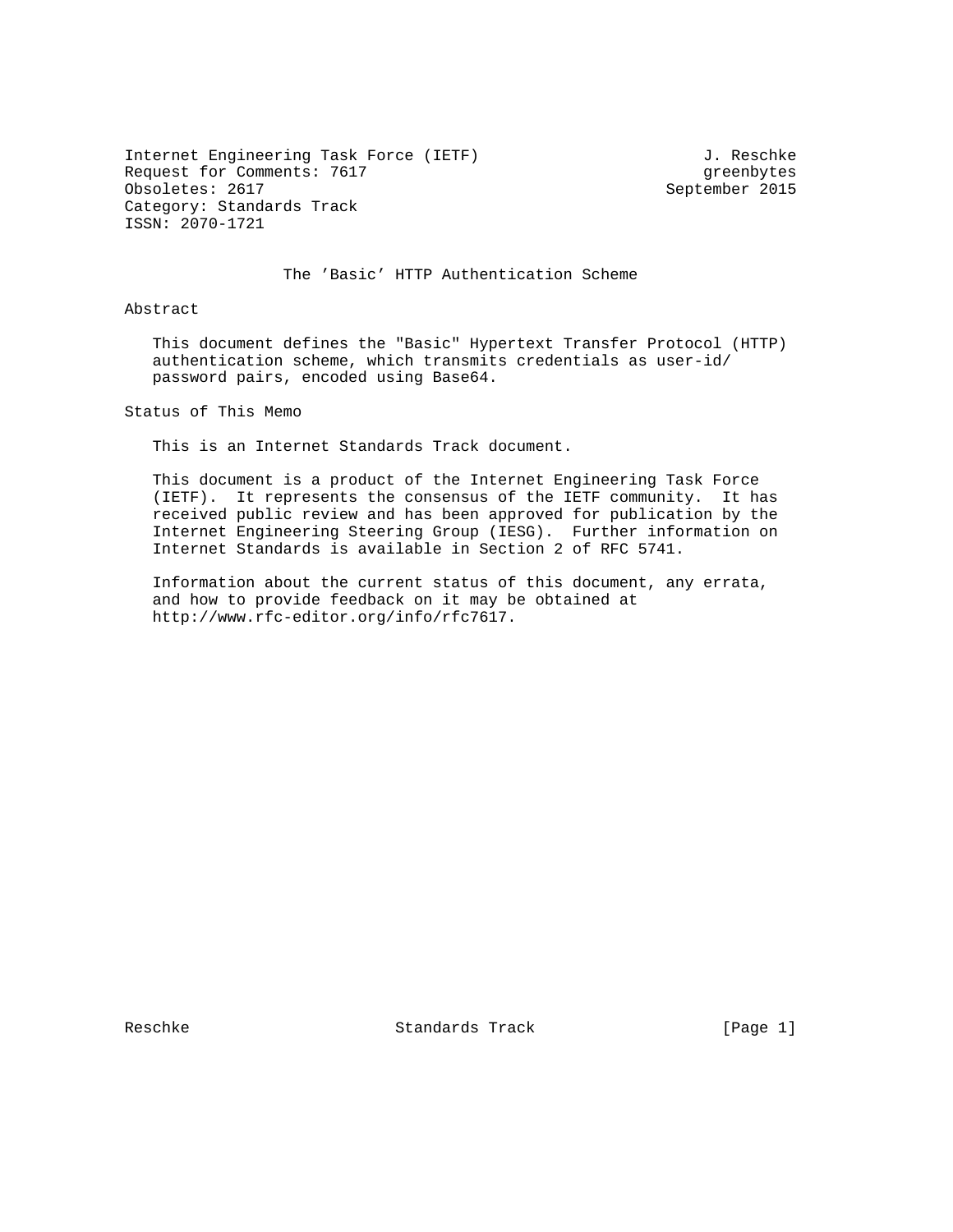#### Copyright Notice

 Copyright (c) 2015 IETF Trust and the persons identified as the document authors. All rights reserved.

 This document is subject to BCP 78 and the IETF Trust's Legal Provisions Relating to IETF Documents

 (http://trustee.ietf.org/license-info) in effect on the date of publication of this document. Please review these documents carefully, as they describe your rights and restrictions with respect to this document. Code Components extracted from this document must include Simplified BSD License text as described in Section 4.e of the Trust Legal Provisions and are provided without warranty as described in the Simplified BSD License.

 This document may contain material from IETF Documents or IETF Contributions published or made publicly available before November 10, 2008. The person(s) controlling the copyright in some of this material may not have granted the IETF Trust the right to allow modifications of such material outside the IETF Standards Process. Without obtaining an adequate license from the person(s) controlling the copyright in such materials, this document may not be modified outside the IETF Standards Process, and derivative works of it may not be created outside the IETF Standards Process, except to format it for publication as an RFC or to translate it into languages other than English.

Table of Contents

| 1.1. Terminology and Notation                                | 3  |
|--------------------------------------------------------------|----|
| The 'Basic' Authentication Scheme<br>2.                      | 3  |
|                                                              | 5  |
|                                                              | 7  |
| Internationalization Considerations<br>3.                    | 8  |
| 4.                                                           | 8  |
| 5.                                                           | 9  |
|                                                              | 10 |
| Normative References<br>$6.1$ .                              | 10 |
| 6.2. Informative References                                  | 11 |
|                                                              | 13 |
| Appendix B. Deployment Considerations for the 'charset'      |    |
|                                                              |    |
| B.1.                                                         | 13 |
| B.2.                                                         | 13 |
| Why not simply switch the default encoding to UTF-8?<br>B.3. | 14 |
| Acknowledgements                                             | 14 |
| Author's Address                                             | 15 |
|                                                              |    |

Reschke Standards Track [Page 2]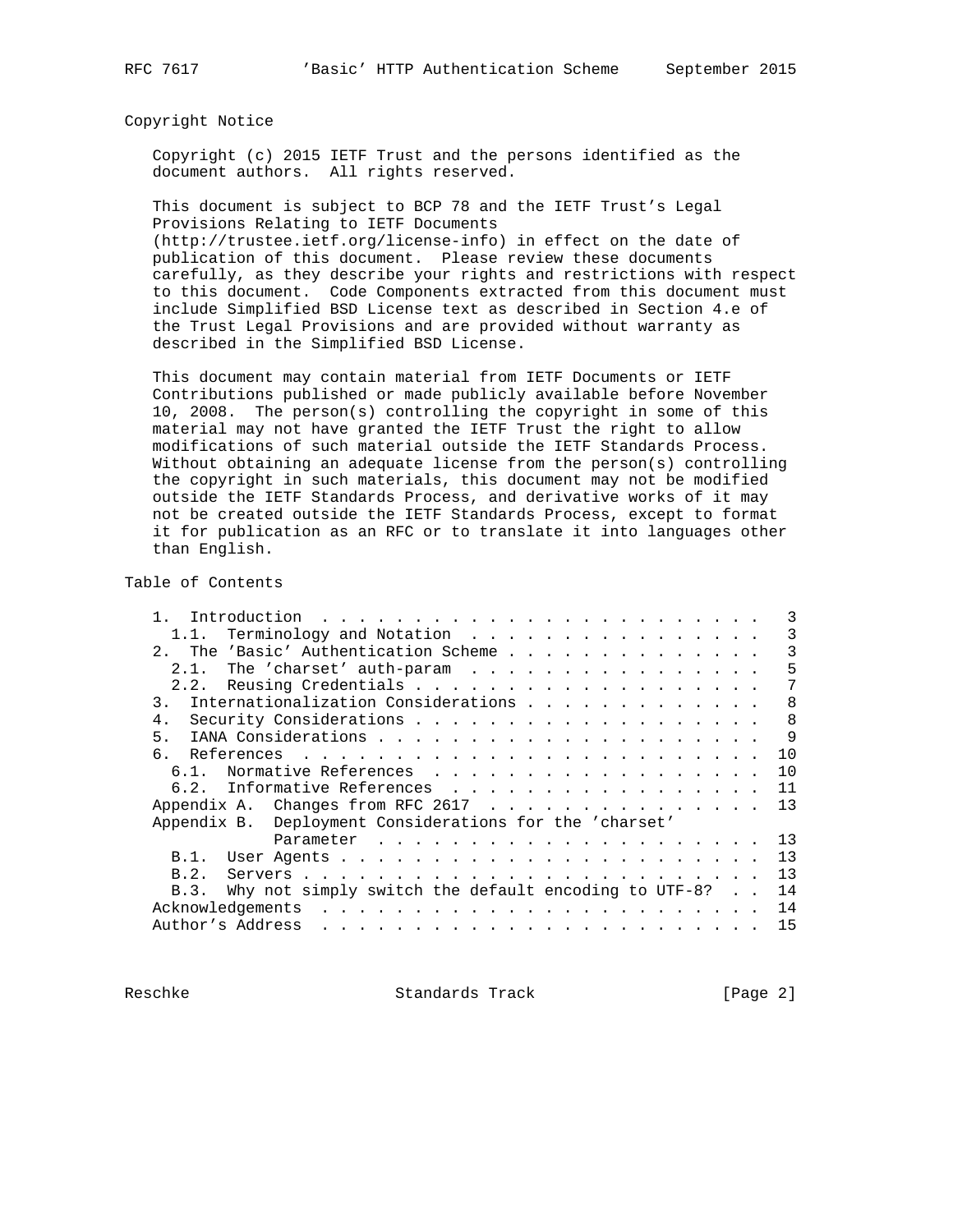## 1. Introduction

 This document defines the "Basic" Hypertext Transfer Protocol (HTTP) authentication scheme, which transmits credentials as user-id/ password pairs, encoded using Base64 (HTTP authentication schemes are defined in [RFC7235]).

 This scheme is not considered to be a secure method of user authentication unless used in conjunction with some external secure system such as TLS (Transport Layer Security, [RFC5246]), as the user-id and password are passed over the network as cleartext.

 The "Basic" scheme previously was defined in Section 2 of [RFC2617]. This document updates the definition, and also addresses internationalization issues by introducing the 'charset' authentication parameter (Section 2.1).

 Other documents updating RFC 2617 are "Hypertext Transfer Protocol (HTTP/1.1): Authentication" ([RFC7235], defining the authentication framework), "HTTP Digest Access Authentication" ([RFC7616], updating the definition of the "Digest" authentication scheme), and "HTTP Authentication-Info and Proxy-Authentication-Info Response Header Fields" ([RFC7615]). Taken together, these four documents obsolete RFC 2617.

1.1. Terminology and Notation

 The key words "MUST", "MUST NOT", "REQUIRED", "SHALL", "SHALL NOT", "SHOULD", "SHOULD NOT", "RECOMMENDED", "MAY", and "OPTIONAL" in this document are to be interpreted as described in [RFC2119].

 The terms "protection space" and "realm" are defined in Section 2.2 of [RFC7235].

 The terms "(character) repertoire" and "character encoding scheme" are defined in Section 2 of [RFC6365].

2. The 'Basic' Authentication Scheme

 The Basic authentication scheme is based on the model that the client needs to authenticate itself with a user-id and a password for each protection space ("realm"). The realm value is a free-form string that can only be compared for equality with other realms on that server. The server will service the request only if it can validate the user-id and password for the protection space applying to the requested resource.

Reschke Standards Track [Page 3]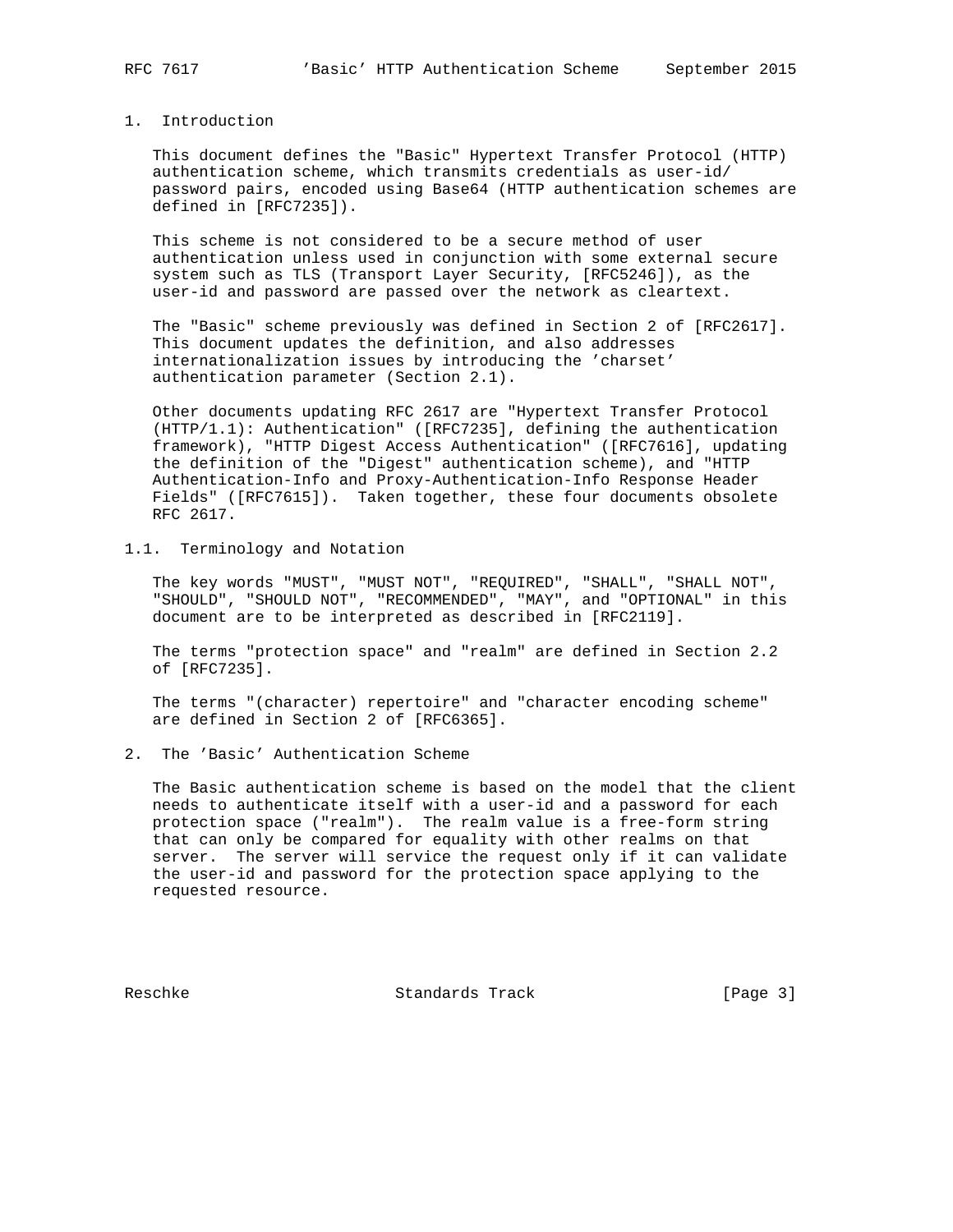The Basic authentication scheme utilizes the Authentication Framework as follows.

In challenges:

- o The scheme name is "Basic".
- o The authentication parameter 'realm' is REQUIRED ([RFC7235], Section 2.2).
- o The authentication parameter 'charset' is OPTIONAL (see Section 2.1).
- o No other authentication parameters are defined -- unknown parameters MUST be ignored by recipients, and new parameters can only be defined by revising this specification.

 See also Section 4.1 of [RFC7235], which discusses the complexity of parsing challenges properly.

 Note that both scheme and parameter names are matched case insensitively.

 For credentials, the "token68" syntax defined in Section 2.1 of [RFC7235] is used. The value is computed based on user-id and password as defined below.

 Upon receipt of a request for a URI within the protection space that lacks credentials, the server can reply with a challenge using the 401 (Unauthorized) status code ([RFC7235], Section 3.1) and the WWW-Authenticate header field ([RFC7235], Section 4.1).

For instance:

 HTTP/1.1 401 Unauthorized Date: Mon, 04 Feb 2014 16:50:53 GMT WWW-Authenticate: Basic realm="WallyWorld"

 where "WallyWorld" is the string assigned by the server to identify the protection space.

 A proxy can respond with a similar challenge using the 407 (Proxy Authentication Required) status code ([RFC7235], Section 3.2) and the Proxy-Authenticate header field ([RFC7235], Section 4.3).

Reschke Standards Track [Page 4]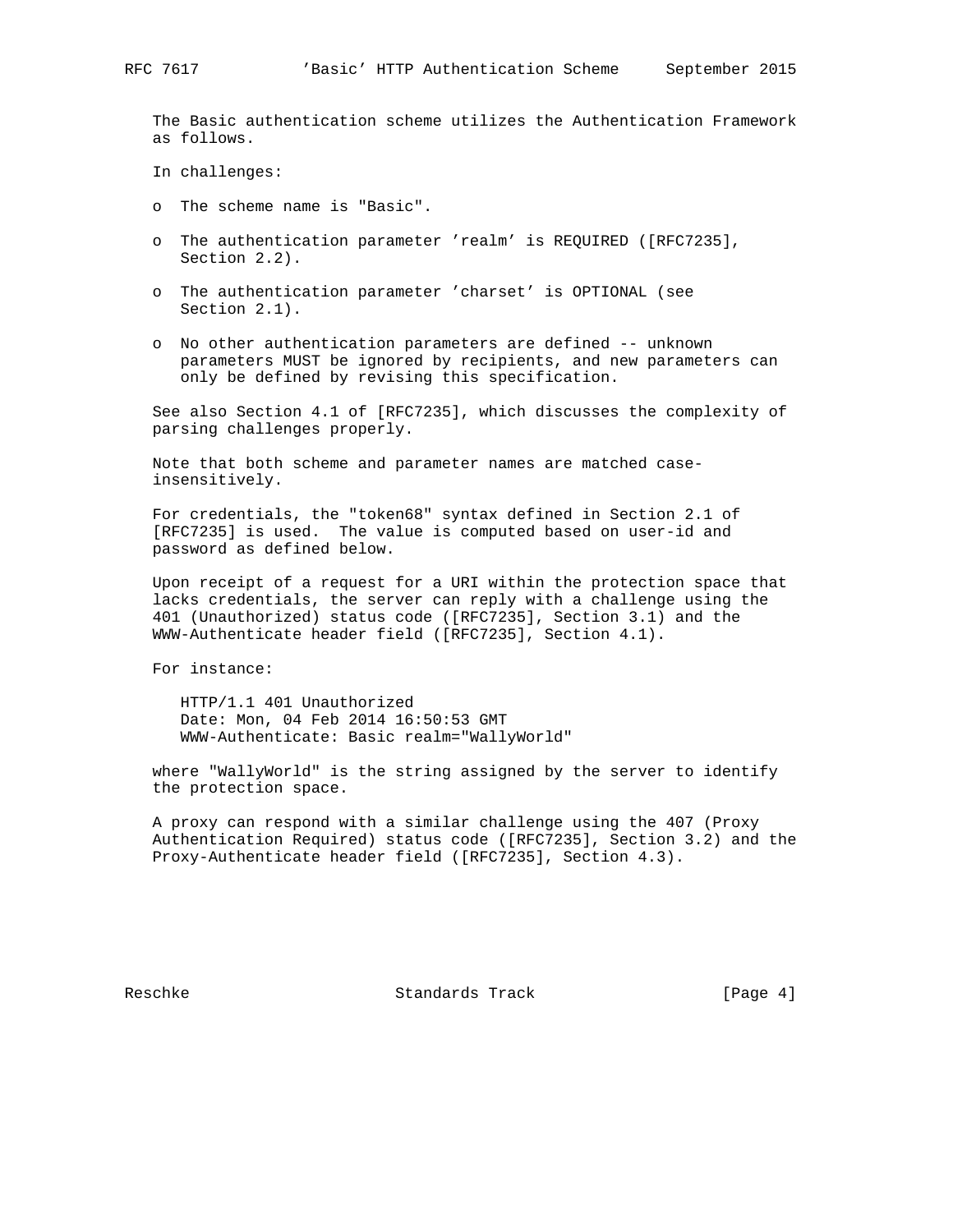To receive authorization, the client

- 1. obtains the user-id and password from the user,
- 2. constructs the user-pass by concatenating the user-id, a single colon (":") character, and the password,
- 3. encodes the user-pass into an octet sequence (see below for a discussion of character encoding schemes),
- 4. and obtains the basic-credentials by encoding this octet sequence using Base64 ([RFC4648], Section 4) into a sequence of US-ASCII characters ([RFC0020]).

 The original definition of this authentication scheme failed to specify the character encoding scheme used to convert the user-pass into an octet sequence. In practice, most implementations chose either a locale-specific encoding such as ISO-8859-1 ([ISO-8859-1]), or UTF-8 ([RFC3629]). For backwards compatibility reasons, this specification continues to leave the default encoding undefined, as long as it is compatible with US-ASCII (mapping any US-ASCII character to a single octet matching the US-ASCII character code).

 The user-id and password MUST NOT contain any control characters (see "CTL" in Appendix B.1 of [RFC5234]).

 Furthermore, a user-id containing a colon character is invalid, as the first colon in a user-pass string separates user-id and password from one another; text after the first colon is part of the password. User-ids containing colons cannot be encoded in user-pass strings.

 Note that many user agents produce user-pass strings without checking that user-ids supplied by users do not contain colons; recipients will then treat part of the username input as part of the password.

 If the user agent wishes to send the user-id "Aladdin" and password "open sesame", it would use the following header field:

Authorization: Basic QWxhZGRpbjpvcGVuIHNlc2FtZQ==

2.1. The 'charset' auth-param

 In challenges, servers can use the 'charset' authentication parameter to indicate the character encoding scheme they expect the user agent to use when generating "user-pass" (a sequence of octets). This information is purely advisory.

Reschke Standards Track [Page 5]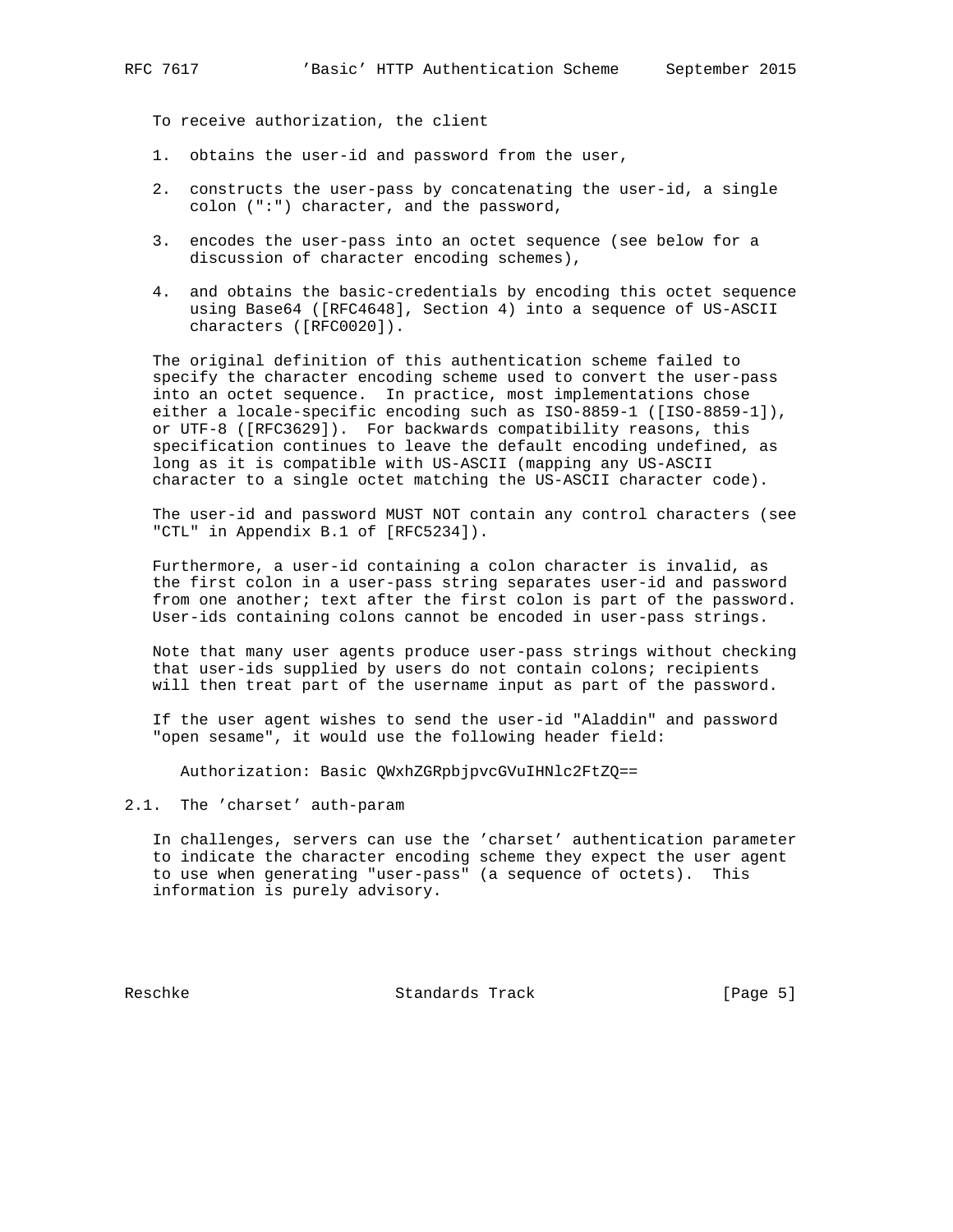The only allowed value is "UTF-8"; it is to be matched case insensitively (see [RFC2978], Section 2.3). It indicates that the server expects character data to be converted to Unicode Normalization Form C ("NFC"; see Section 3 of [RFC5198]) and to be encoded into octets using the UTF-8 character encoding scheme ([RFC3629]).

 For the user-id, recipients MUST support all characters defined in the "UsernameCasePreserved" profile defined in Section 3.3 of [RFC7613], with the exception of the colon (":") character.

 For the password, recipients MUST support all characters defined in the "OpaqueString" profile defined in Section 4.2 of [RFC7613].

Other values are reserved for future use.

 Note: The 'charset' is only defined on challenges, as Basic authentication uses a single token for credentials ('token68' syntax); thus, the credentials syntax isn't extensible.

 Note: The name 'charset' has been chosen for consistency with Section 2.1.1 of [RFC2831]. A better name would have been 'accept-charset', as it is not about the message it appears in, but the server's expectation.

 In the example below, the server prompts for authentication in the "foo" realm, using Basic authentication, with a preference for the UTF-8 character encoding scheme:

WWW-Authenticate: Basic realm="foo", charset="UTF-8"

 Note that the parameter value can be either a token or a quoted string; in this case, the server chose to use the quoted-string notation.

 The user's name is "test", and the password is the string "123" followed by the Unicode character U+00A3 (POUND SIGN). Using the character encoding scheme UTF-8, the user-pass becomes:

't' 'e' 's' 't' ':' '1' '2' '3' pound 74 65 73 74 3A 31 32 33 C2 A3

Encoding this octet sequence in Base64 ([RFC4648], Section 4) yields:

dGVzdDoxMjPCow==

Reschke Standards Track [Page 6]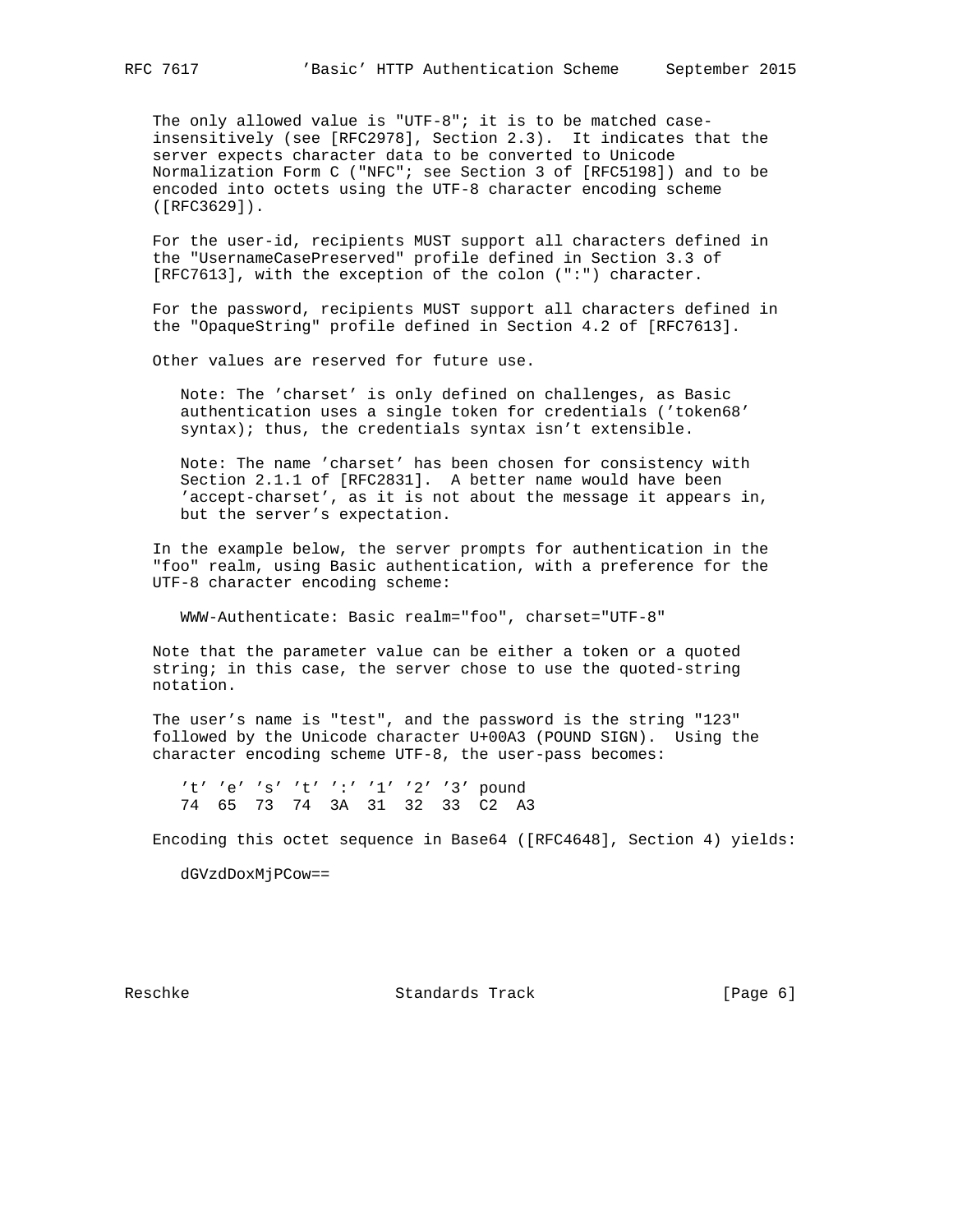Thus, the Authorization header field would be:

Authorization: Basic dGVzdDoxMjPCow==

Or, for proxy authentication:

Proxy-Authorization: Basic dGVzdDoxMjPCow==

2.2. Reusing Credentials

 Given the absolute URI ([RFC3986], Section 4.3) of an authenticated request, the authentication scope of that request is obtained by removing all characters after the last slash ("/") character of the path component ("hier\_part"; see [RFC3986], Section 3). A client SHOULD assume that resources identified by URIs with a prefix-match of the authentication scope are also within the protection space specified by the realm value of that authenticated request.

 A client MAY preemptively send the corresponding Authorization header field with requests for resources in that space without receipt of another challenge from the server. Similarly, when a client sends a request to a proxy, it MAY reuse a user-id and password in the Proxy- Authorization header field without receiving another challenge from the proxy server.

For example, given an authenticated request to:

http://example.com/docs/index.html

requests to the URIs below could use the known credentials:

 http://example.com/docs/ http://example.com/docs/test.doc http://example.com/docs/?page=1

while the URIs

 http://example.com/other/ https://example.com/docs/

would be considered to be outside the authentication scope.

 Note that a URI can be part of multiple authentication scopes (such as "http://example.com/" and "http://example.com/docs/"). This specification does not define which of these should be treated with higher priority.

Reschke Standards Track [Page 7]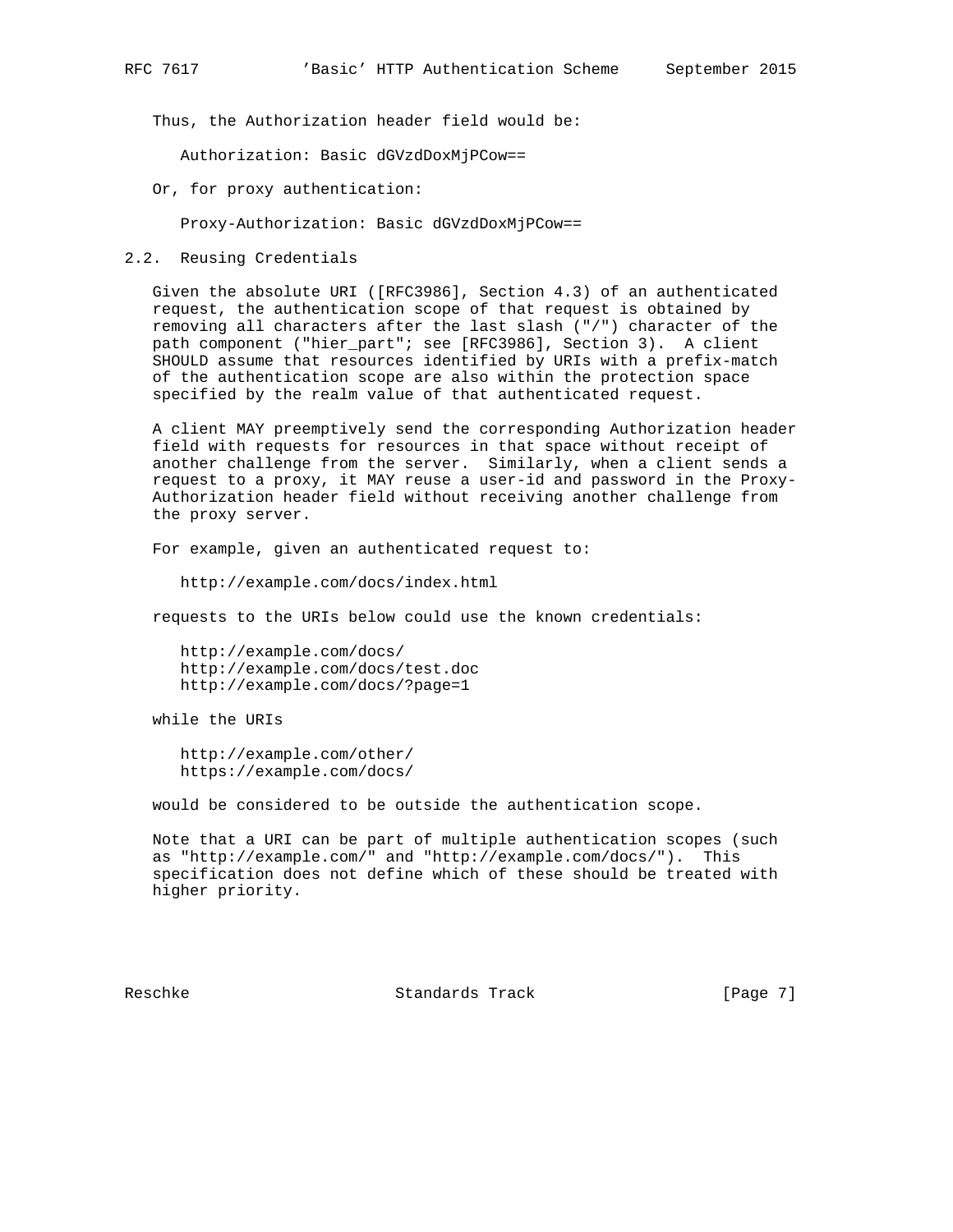## 3. Internationalization Considerations

 User-ids or passwords containing characters outside the US-ASCII character repertoire will cause interoperability issues, unless both communication partners agree on what character encoding scheme is to be used. Servers can use the new 'charset' parameter (Section 2.1) to indicate a preference of "UTF-8", increasing the probability that clients will switch to that encoding.

 The 'realm' parameter carries data that can be considered textual; however, [RFC7235] does not define a way to reliably transport non- US-ASCII characters. This is a known issue that would need to be addressed in a revision to that specification.

4. Security Considerations

 The Basic authentication scheme is not a secure method of user authentication, nor does it in any way protect the entity, which is transmitted in cleartext across the physical network used as the carrier. HTTP does not prevent the addition of enhancements (such as schemes to use one-time passwords) to Basic authentication.

 The most serious flaw of Basic authentication is that it results in the cleartext transmission of the user's password over the physical network. Many other authentication schemes address this problem.

 Because Basic authentication involves the cleartext transmission of passwords, it SHOULD NOT be used (without enhancements such as HTTPS [RFC2818]) to protect sensitive or valuable information.

 A common use of Basic authentication is for identification purposes -- requiring the user to provide a user-id and password as a means of identification, for example, for purposes of gathering accurate usage statistics on a server. When used in this way it is tempting to think that there is no danger in its use if illicit access to the protected documents is not a major concern. This is only correct if the server issues both user-id and password to the users and, in particular, does not allow the user to choose his or her own password. The danger arises because naive users frequently reuse a single password to avoid the task of maintaining multiple passwords.

 If a server permits users to select their own passwords, then the threat is not only unauthorized access to documents on the server but also unauthorized access to any other resources on other systems that the user protects with the same password. Furthermore, in the server's password database, many of the passwords may also be users' passwords for other sites. The owner or administrator of such a system could therefore expose all users of the system to the risk of

Reschke Standards Track [Page 8]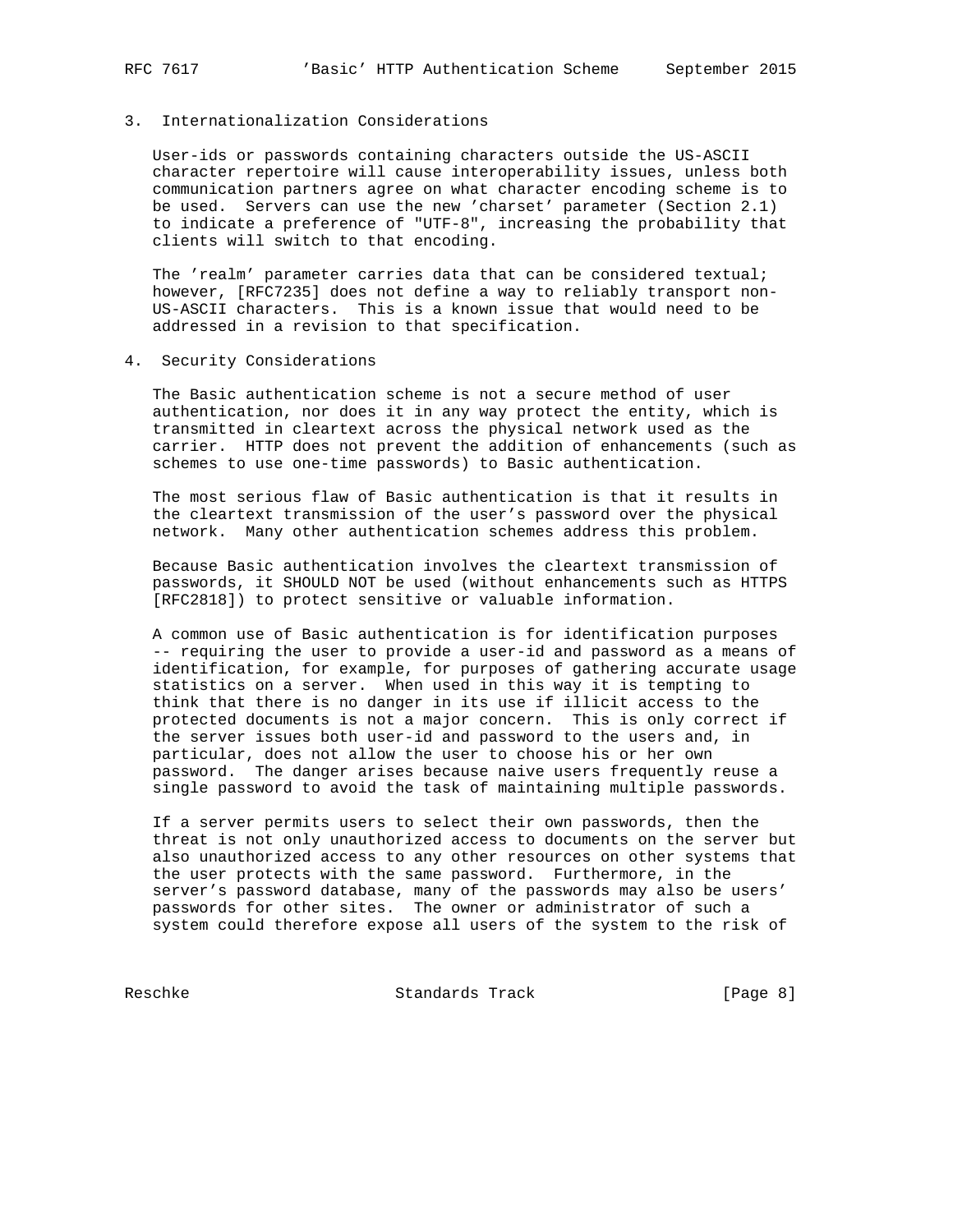unauthorized access to all those other sites if this information is not maintained in a secure fashion. This raises both security and privacy concerns ([RFC6973]). If the same user-id and password combination is in use to access other accounts, such as an email or health portal account, personal information could be exposed.

 Basic authentication is also vulnerable to spoofing by counterfeit servers. If a user can be led to believe that she is connecting to a host containing information protected by Basic authentication when, in fact, she is connecting to a hostile server or gateway, then the attacker can request a password, store it for later use, and feign an error. Server implementers ought to guard against this sort of counterfeiting; in particular, software components that can take over control over the message framing on an existing connection need to be used carefully or not at all (for instance: NPH ("Non-Parsed Header") scripts as described in Section 5 of [RFC3875]).

 Servers and proxies implementing Basic authentication need to store user passwords in some form in order to authenticate a request. These passwords ought to be stored in such a way that a leak of the password data doesn't make them trivially recoverable. This is especially important when users are allowed to set their own passwords, since users are known to choose weak passwords and to reuse them across authentication realms. While a full discussion of good password hashing techniques is beyond the scope of this document, server operators ought to make an effort to minimize risks to their users in the event of a password data leak. For example, servers ought to avoid storing user passwords in plaintext or as unsalted digests. For more discussion about modern password hashing techniques, see the "Password Hashing Competition" (<https://password-hashing.net>).

 The use of the UTF-8 character encoding scheme and of normalization introduces additional security considerations; see Section 10 of [RFC3629] and Section 6 of [RFC5198] for more information.

5. IANA Considerations

 IANA maintains the "Hypertext Transfer Protocol (HTTP) Authentication Scheme Registry" ([RFC7235]) at <http://www.iana.org/assignments/ http-authschemes>.

 The entry for the "Basic" authentication scheme has been updated to reference this specification.

Reschke Standards Track [Page 9]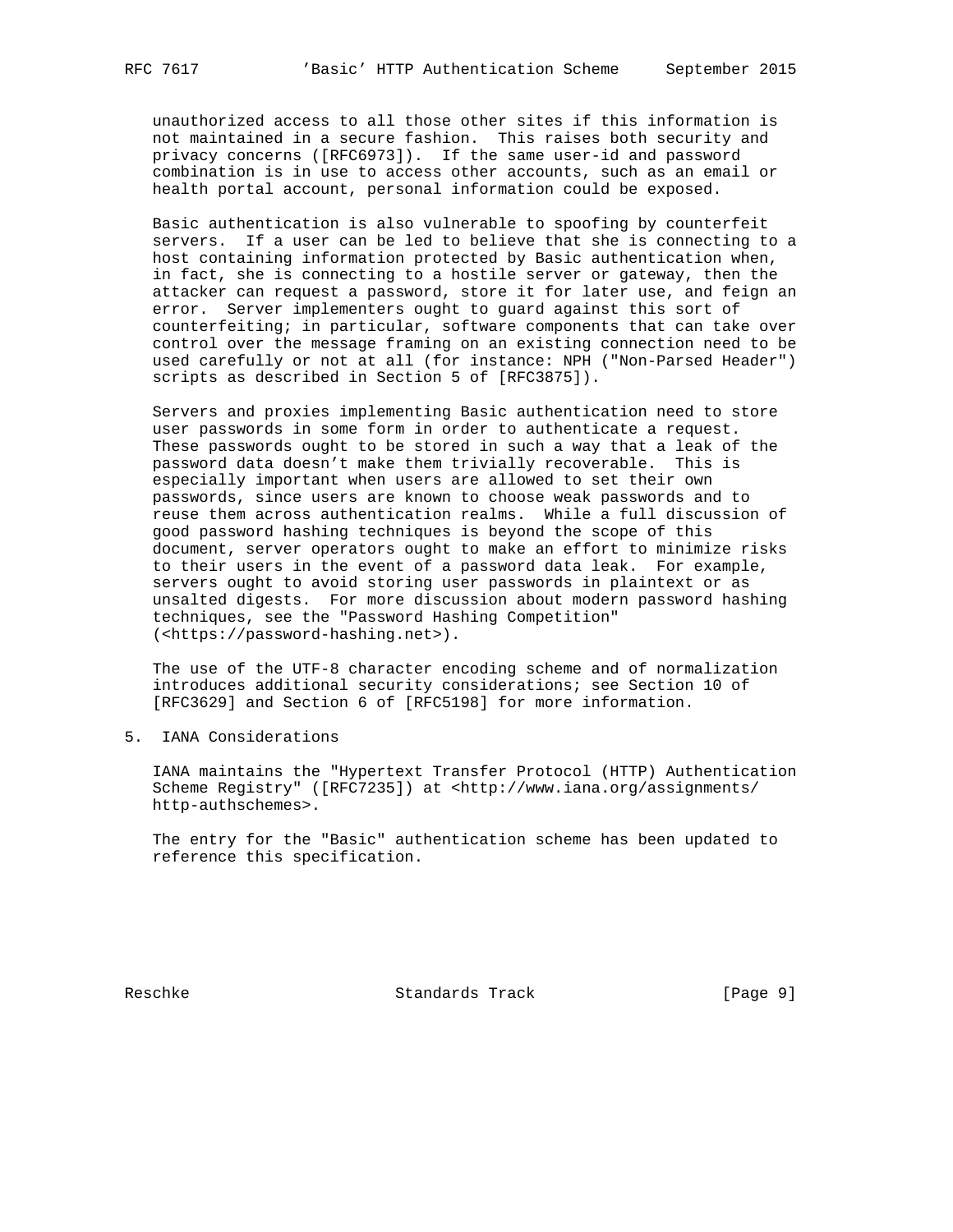# 6. References

- 6.1. Normative References
	- [RFC20] Cerf, V., "ASCII format for network interchange", STD 80, RFC 20, DOI 10.17487/RFC0020, October 1969, <http://www.rfc-editor.org/info/rfc20>.
	- [RFC2119] Bradner, S., "Key words for use in RFCs to Indicate Requirement Levels", BCP 14, RFC 2119, DOI 10.17487/RFC2119, March 1997, <http://www.rfc-editor.org/info/rfc2119>.
	- [RFC2978] Freed, N. and J. Postel, "IANA Charset Registration Procedures", BCP 19, RFC 2978, DOI 10.17487/RFC2978, October 2000, <http://www.rfc-editor.org/info/rfc2978>.
	- [RFC3629] Yergeau, F., "UTF-8, a transformation format of ISO 10646", STD 63, RFC 3629, DOI 10.17487/RFC3629, November 2003, <http://www.rfc-editor.org/info/rfc3629>.
	- [RFC3986] Berners-Lee, T., Fielding, R., and L. Masinter, "Uniform Resource Identifier (URI): Generic Syntax", STD 66, RFC 3986, DOI 10.17487/RFC3986, January 2005, <http://www.rfc-editor.org/info/rfc3986>.
	- [RFC4648] Josefsson, S., "The Base16, Base32, and Base64 Data Encodings", RFC 4648, DOI 10.17487/RFC4648, October 2006, <http://www.rfc-editor.org/info/rfc4648>.
	- [RFC5198] Klensin, J. and M. Padlipsky, "Unicode Format for Network Interchange", RFC 5198, DOI 10.17487/RFC5198, March 2008, <http://www.rfc-editor.org/info/rfc5198>.
	- [RFC5234] Crocker, D., Ed. and P. Overell, "Augmented BNF for Syntax Specifications: ABNF", STD 68, RFC 5234, DOI 10.17487/RFC5234, January 2008, <http://www.rfc-editor.org/info/rfc5234>.
	- [RFC6365] Hoffman, P. and J. Klensin, "Terminology Used in Internationalization in the IETF", BCP 166, RFC 6365, DOI 10.17487/RFC6365, September 2011, <http://www.rfc-editor.org/info/rfc6365>.
	- [RFC7235] Fielding, R., Ed. and J. Reschke, Ed., "Hypertext Transfer Protocol (HTTP/1.1): Authentication", RFC 7235, DOI 10.17487/RFC7235, June 2014, <http://www.rfc-editor.org/info/rfc7235>.

Reschke Standards Track [Page 10]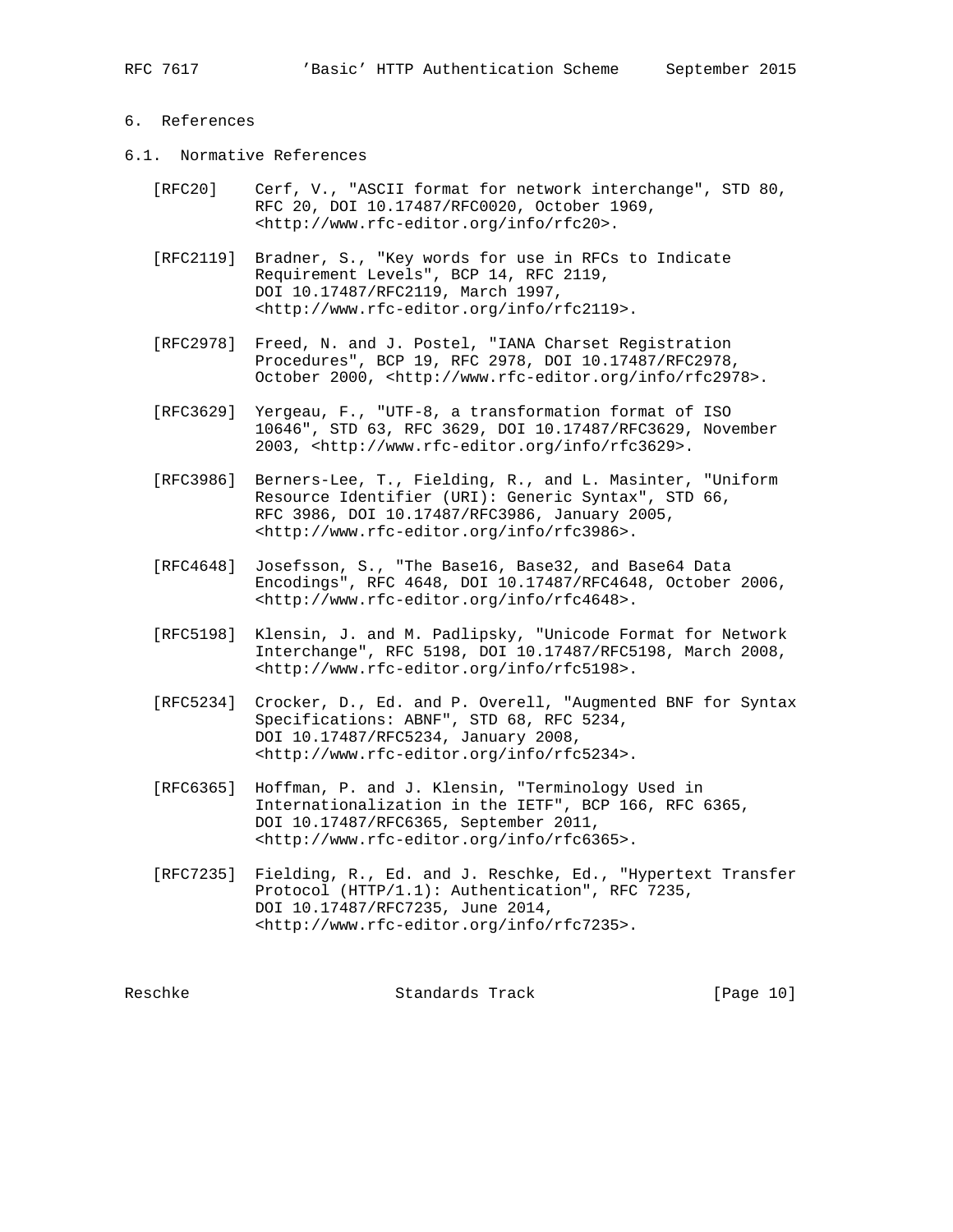[RFC7613] Saint-Andre, P. and A. Melnikov, "Preparation, Enforcement, and Comparison of Internationalized Strings Representing Usernames and Passwords", RFC 7613, DOI 10.17487/RFC7613, August 2015, <http://www.rfc-editor.org/info/rfc7613>.

### 6.2. Informative References

- [ISO-8859-1]
	- International Organization for Standardization, "Information technology -- 8-bit single-byte coded graphic character sets -- Part 1: Latin alphabet No. 1", ISO/IEC 8859-1:1998, 1998.
- [RFC2617] Franks, J., Hallam-Baker, P., Hostetler, J., Lawrence, S., Leach, P., Luotonen, A., and L. Stewart, "HTTP Authentication: Basic and Digest Access Authentication", RFC 2617, DOI 10.17487/RFC2617, June 1999, <http://www.rfc-editor.org/info/rfc2617>.
- [RFC2818] Rescorla, E., "HTTP Over TLS", RFC 2818, DOI 10.17487/RFC2818, May 2000, <http://www.rfc-editor.org/info/rfc2818>.
- [RFC2831] Leach, P. and C. Newman, "Using Digest Authentication as a SASL Mechanism", RFC 2831, DOI 10.17487/RFC2831, May 2000, <http://www.rfc-editor.org/info/rfc2831>.
- [RFC3875] Robinson, D. and K. Coar, "The Common Gateway Interface (CGI) Version 1.1", RFC 3875, DOI 10.17487/RFC3875, October 2004, <http://www.rfc-editor.org/info/rfc3875>.
- [RFC5246] Dierks, T. and E. Rescorla, "The Transport Layer Security (TLS) Protocol Version 1.2", RFC 5246, DOI 10.17487/RFC5246, August 2008, <http://www.rfc-editor.org/info/rfc5246>.
- [RFC6973] Cooper, A., Tschofenig, H., Aboba, B., Peterson, J., Morris, J., Hansen, M., and R. Smith, "Privacy Considerations for Internet Protocols", RFC 6973, DOI 10.17487/RFC6973, July 2013, <http://www.rfc-editor.org/info/rfc6973>.
- [RFC7231] Fielding, R., Ed. and J. Reschke, Ed., "Hypertext Transfer Protocol (HTTP/1.1): Semantics and Content", RFC 7231, DOI 10.17487/RFC7231, June 2014, <http://www.rfc-editor.org/info/rfc7231>.

Reschke Standards Track [Page 11]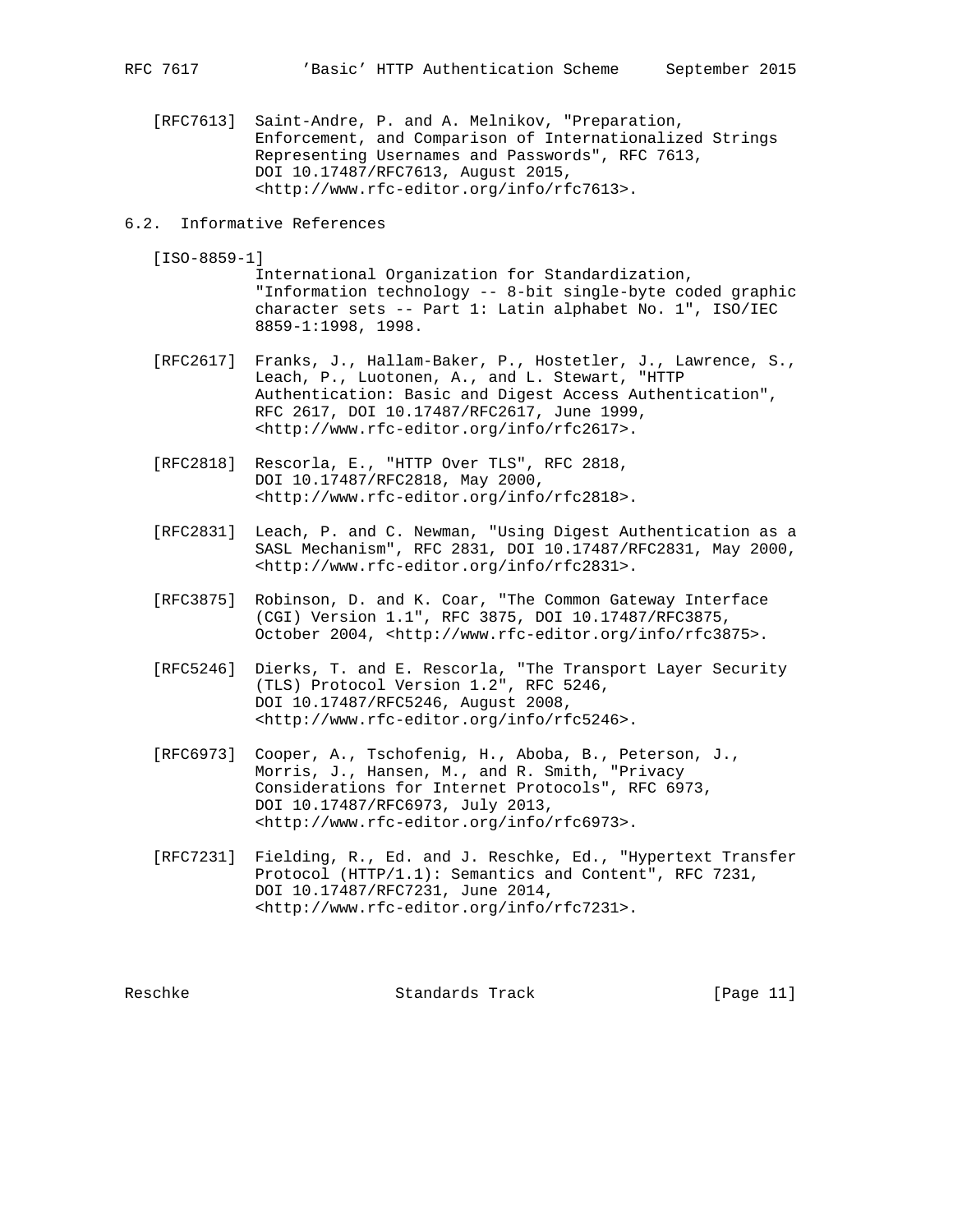- [RFC7615] Reschke, J., "HTTP Authentication-Info and Proxy- Authentication-Info Response Header Fields", RFC 7615, DOI 10.17487/RFC7615, September 2015, <http://www.rfc-editor.org/info/rfc7615>.
- [RFC7616] Shekh-Yusef, R., Ed., Ahrens, D., and S. Bremer, "HTTP Digest Access Authentication", RFC 7616, DOI 10.17487/RFC7616, September 2015, <http://www.rfc-editor.org/info/rfc7616>.

Reschke Standards Track [Page 12]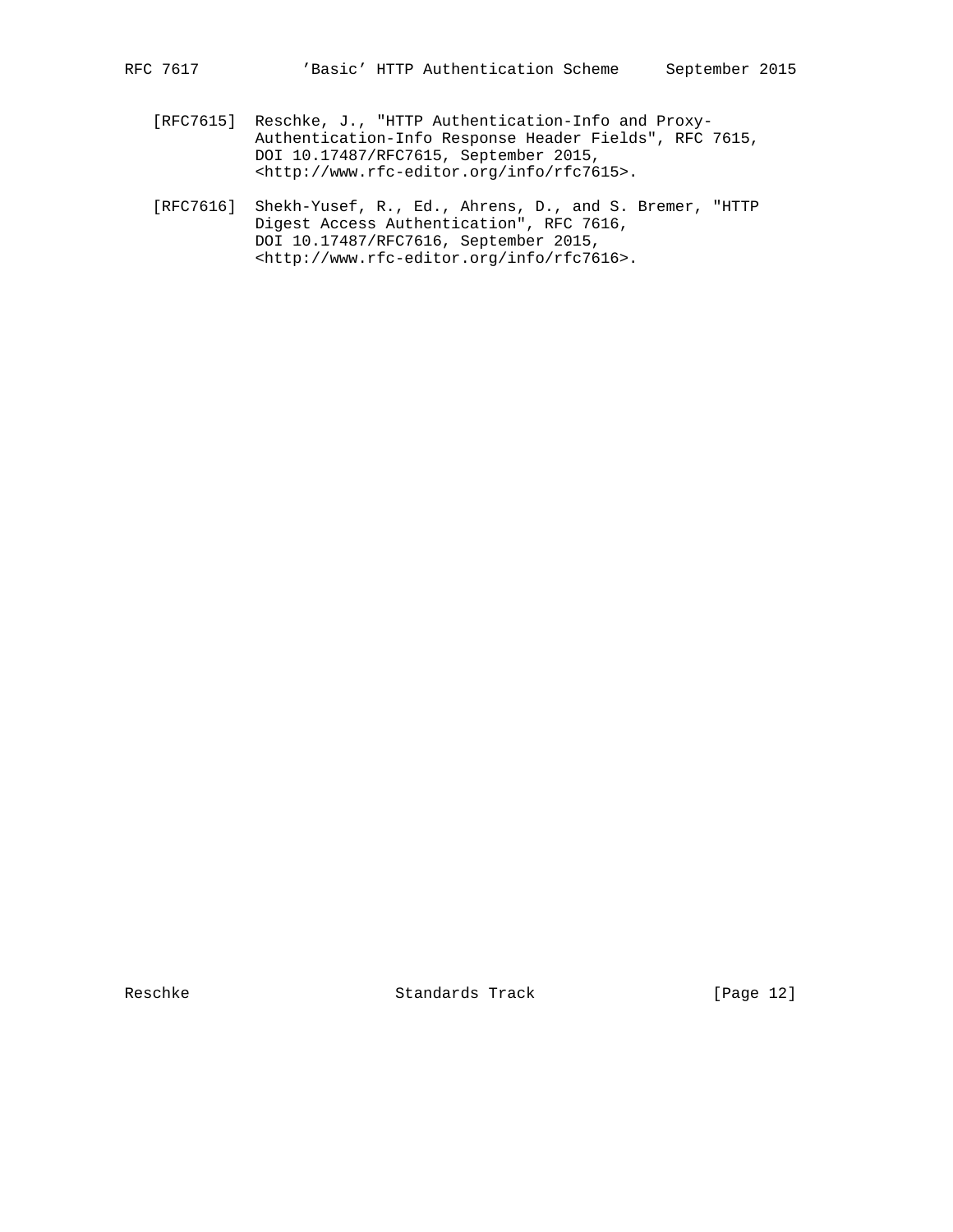Appendix A. Changes from RFC 2617

 The scheme definition has been rewritten to be consistent with newer specifications such as [RFC7235].

 The new authentication parameter 'charset' has been added. It is purely advisory, so existing implementations do not need to change, unless they want to take advantage of the additional information that previously wasn't available.

Appendix B. Deployment Considerations for the 'charset' Parameter

B.1. User Agents

 User agents not implementing 'charset' will continue to work as before, ignoring the new parameter.

 User agents that already default to the UTF-8 encoding implement 'charset' by definition.

 Other user agents can keep their default behavior and switch to UTF-8 when seeing the new parameter.

B.2. Servers

 Servers that do not support non-US-ASCII characters in credentials do not require any changes to support 'charset'.

 Servers that need to support non-US-ASCII characters, but cannot use the UTF-8 character encoding scheme will not be affected; they will continue to function as well or as badly as before.

 Finally, servers that need to support non-US-ASCII characters and can use the UTF-8 character encoding scheme can opt in by specifying the 'charset' parameter in the authentication challenge. Clients that do understand the 'charset' parameter will then start to use UTF-8, while other clients will continue to send credentials in their default encoding, broken credentials, or no credentials at all. Until all clients are upgraded to support UTF-8, servers are likely to see both UTF-8 and "legacy" encodings in requests. When processing as UTF-8 fails (due to a failure to decode as UTF-8 or a mismatch of user-id/password), a server might try a fallback to the previously supported legacy encoding in order to accommodate these legacy clients. Note that implicit retries need to be done carefully; for instance, some subsystems might detect repeated login failures and treat them as a potential credentials-guessing attack.

Reschke Standards Track [Page 13]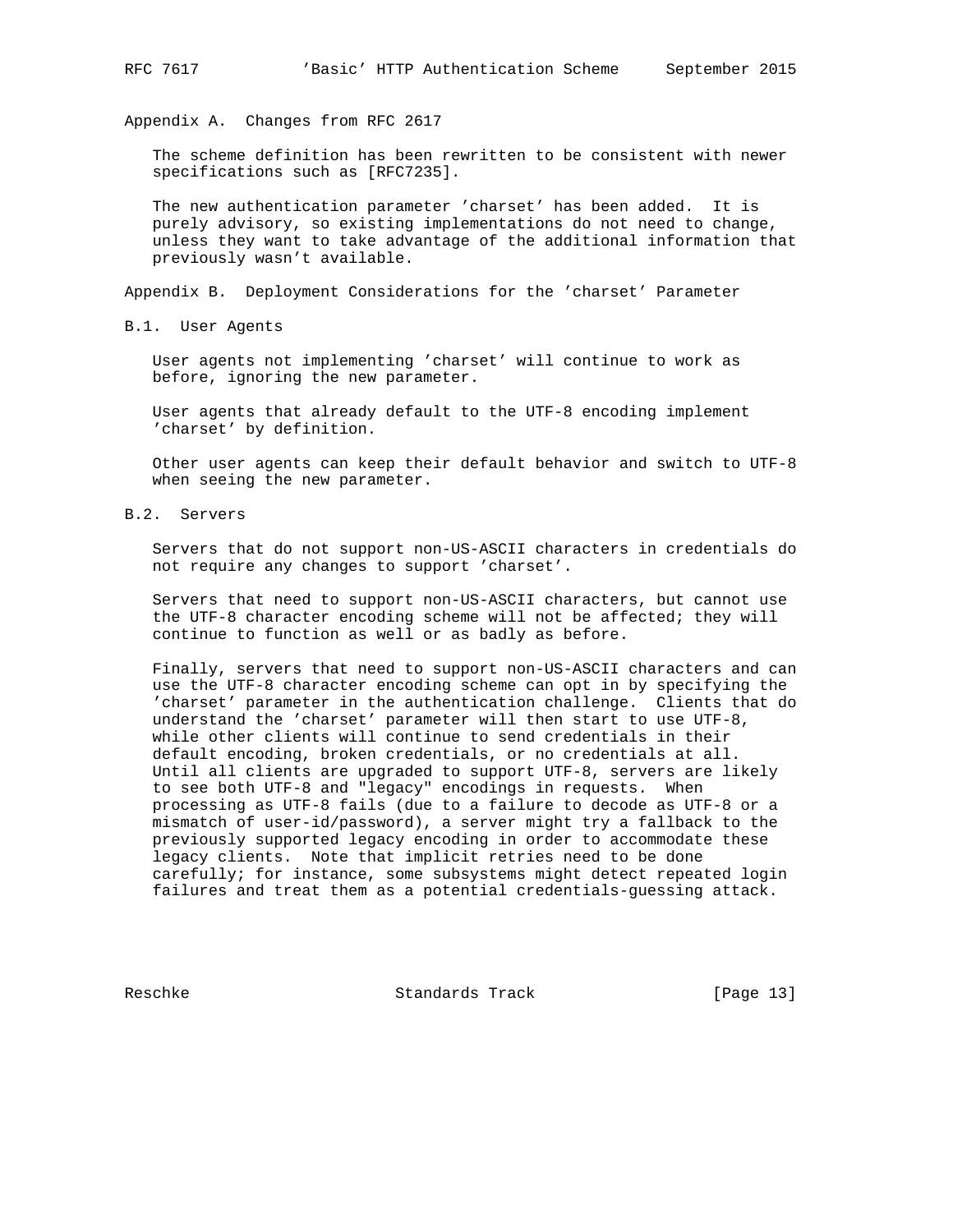B.3. Why not simply switch the default encoding to UTF-8?

 There are sites in use today that default to a local character encoding scheme, such as ISO-8859-1 ([ISO-8859-1]), and expect user agents to use that encoding. Authentication on these sites will stop working if the user agent switches to a different encoding, such as  $UTF-8.$ 

 Note that sites might even inspect the User-Agent header field ([RFC7231], Section 5.5.3) to decide which character encoding scheme to expect from the client. Therefore, they might support UTF-8 for some user agents, but default to something else for others. User agents in the latter group will have to continue to do what they do today until the majority of these servers have been upgraded to always use UTF-8.

Acknowledgements

 This specification takes over the definition of the "Basic" HTTP Authentication Scheme, previously defined in RFC 2617. We thank John Franks, Phillip M. Hallam-Baker, Jeffery L. Hostetler, Scott D. Lawrence, Paul J. Leach, Ari Luotonen, and Lawrence C. Stewart for their work on that specification, from which significant amounts of text were borrowed. See Section 6 of [RFC2617] for further acknowledgements.

 The internationalization problem with respect to the character encoding scheme used for user-pass was reported as a Mozilla bug back in the year 2000 (see <https://bugzilla.mozilla.org/show\_bug.cgi?id=41489> and also the more recent <https://bugzilla.mozilla.org/show\_bug.cgi?id=656213>). It was Andrew Clover's idea to address it using a new auth-param.

 We also thank the members of the HTTPAUTH Working Group and other reviewers, namely, Stephen Farrell, Roy Fielding, Daniel Kahn Gillmor, Tony Hansen, Bjoern Hoehrmann, Kari Hurtta, Amos Jeffries, Benjamin Kaduk, Michael Koeller, Eric Lawrence, Barry Leiba, James Manger, Alexey Melnikov, Kathleen Moriarty, Juergen Schoenwaelder, Yaron Sheffer, Meral Shirazipour, Michael Sweet, and Martin Thomson for feedback on this revision.

Reschke Standards Track [Page 14]